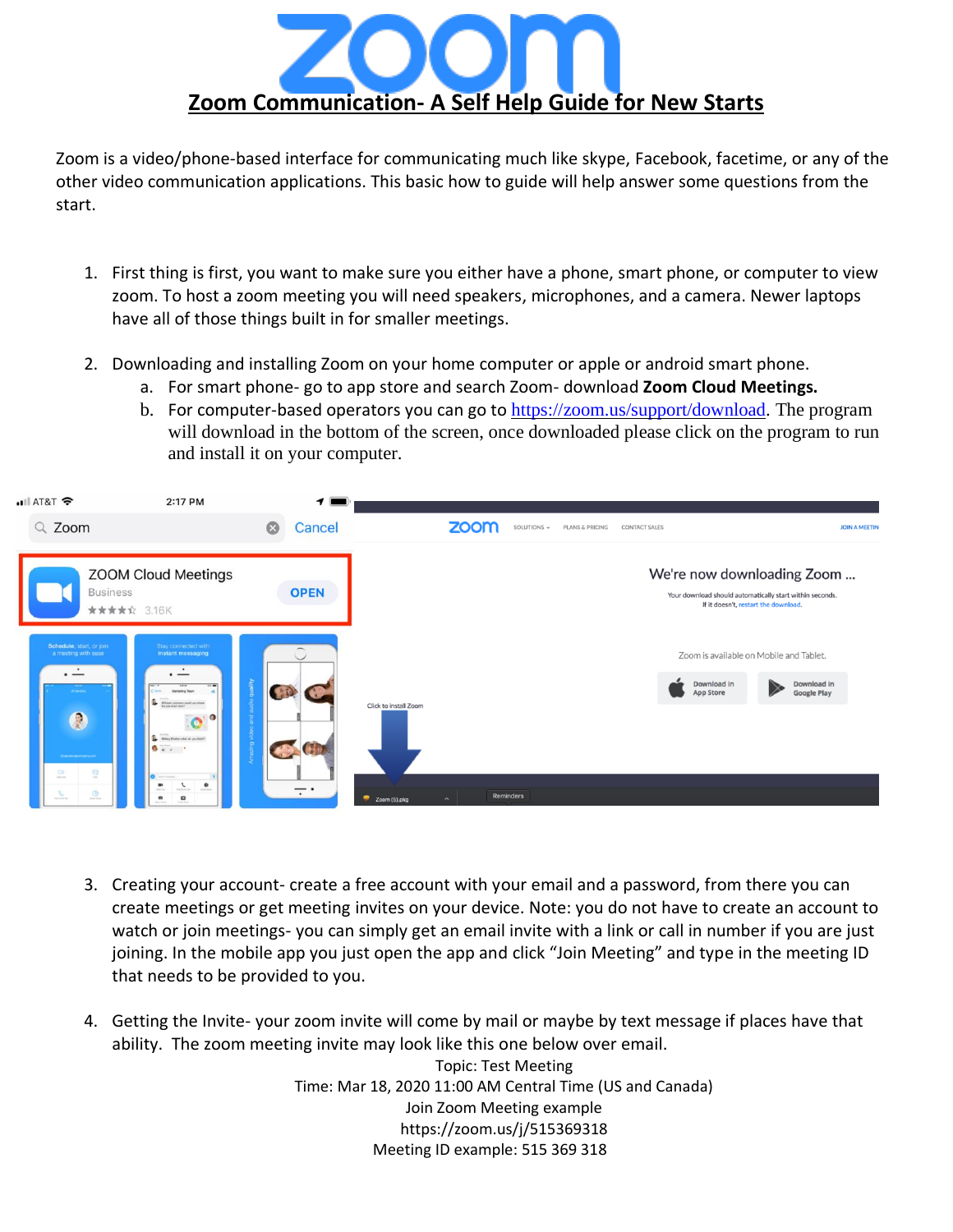One tap mobile +13126266799,,515369318# US (Chicago) +19294362866,,515369318# US (New York) Dial by your location +1 312 626 6799 US (Chicago) Meeting ID: 515 369 318 Find your local number:<https://zoom.us/u/ab5EdM7SSz>

5. Accepting the zoom invitation- Click on the hyperlink that would look like this: <https://zoom.us/j/515369318> after clicking the link you will be directed to a new web tab that will ask you to open zoom.us- you want to click on that button to open. It will then run and open up zoom. Note that if you can only dial in to listen by telephone then you will want to use the Chicago telephone number and meeting ID to listen over phone. If you are trying to get on via smart phone you will want to put in the meeting ID # into the apps home screen once downloaded.

| My Meetings - Zoom so Missour<br><b>UMCARES</b><br><b>Dropbox</b> | S Vital Signs<br>d State<br>Open zoom.us?                                                  | MissionInsite Peopl |
|-------------------------------------------------------------------|--------------------------------------------------------------------------------------------|---------------------|
|                                                                   | https://zoom.us wants to open this application.                                            | <b>Suppor</b>       |
|                                                                   | Open zoom.us<br>Cancel                                                                     |                     |
|                                                                   | Launching                                                                                  |                     |
|                                                                   | Please click Open zoom.us if you see the system dialog.                                    |                     |
|                                                                   | If nothing prompts from browser, click here to launch the meeting, or download & run Zoom. |                     |
|                                                                   | If you cannot download or run the application, start from your browser.                    |                     |
| $\widehat{\phantom{a}}$<br>эkg                                    | Connect                                                                                    |                     |

6. Navigating Zoom- Once you are in zoom either by phone, computer, or smart phone then you should be able to communicate with people. Again, if you do not have a microphone or camera you will not be able to be heard or seen but have speakers will allow you to see and listen from the host. Below is what zoom will look like on a computer or smart phone.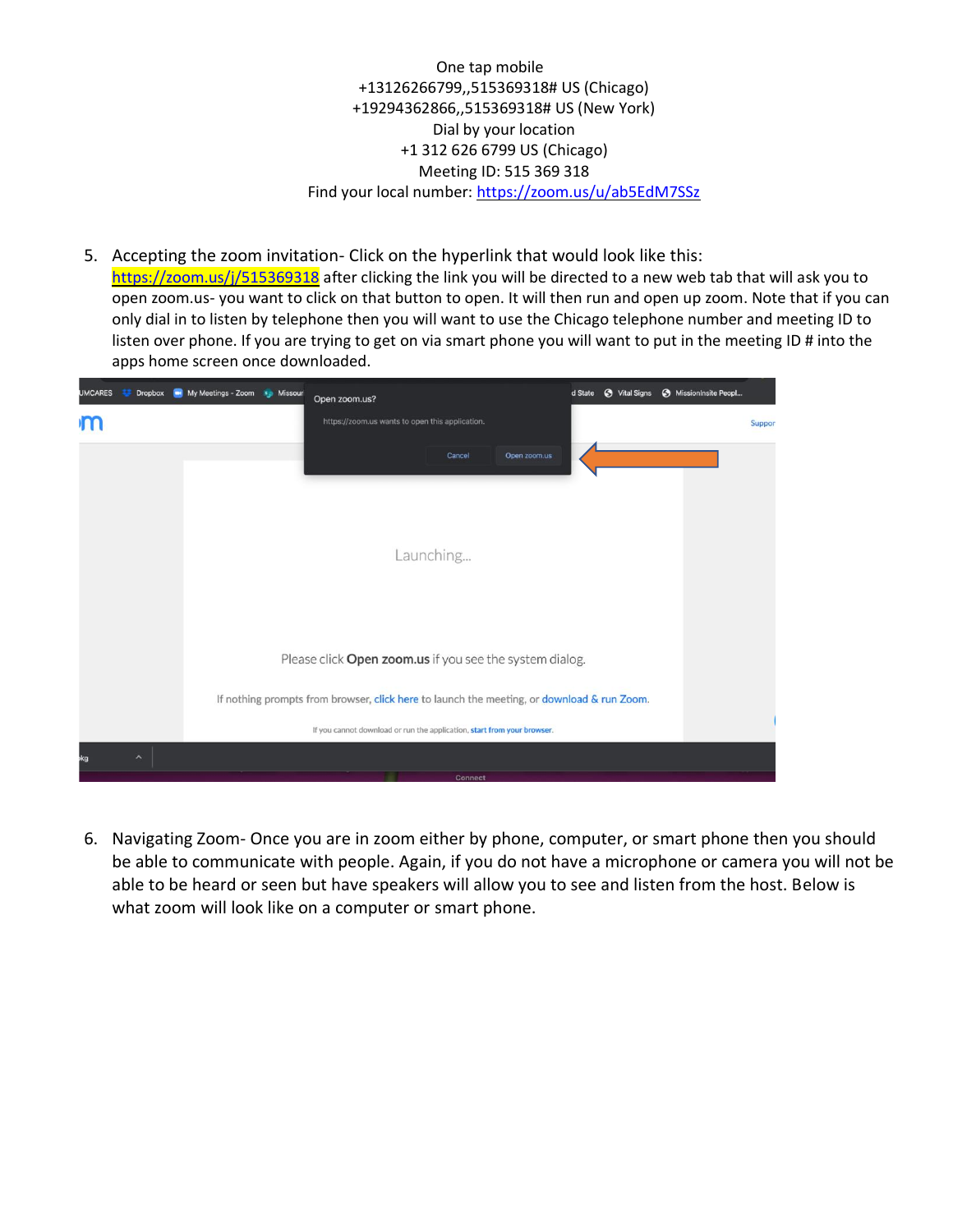

- 7. Navigating Smart Phone App Zoom- Once you get the meeting ID or the zoom meeting link you can input it and your app will open to the meeting. You will be asked 2 things before entering, do you want your camera on or off, and do you want your microphone on or off. Click which ever option best suits you. If you wish to change your choice once in then you can switch them in the bottom left of the screen. You can see the example as well on the picture above and see that you can see who is in, you can send messages, share content, etc. This all depends on the host settings so please remember that settings for some may be different.
- 8. Navigating computer based zoom program- The computer based and app based program are very similar you if you cannot hear anyone, try turning your volume up, if people cannot hear you and you have a microphone then see if the microphone has a red slash through it in the bottom left corner, if so you are muted, this is the same for the camera options on visibility.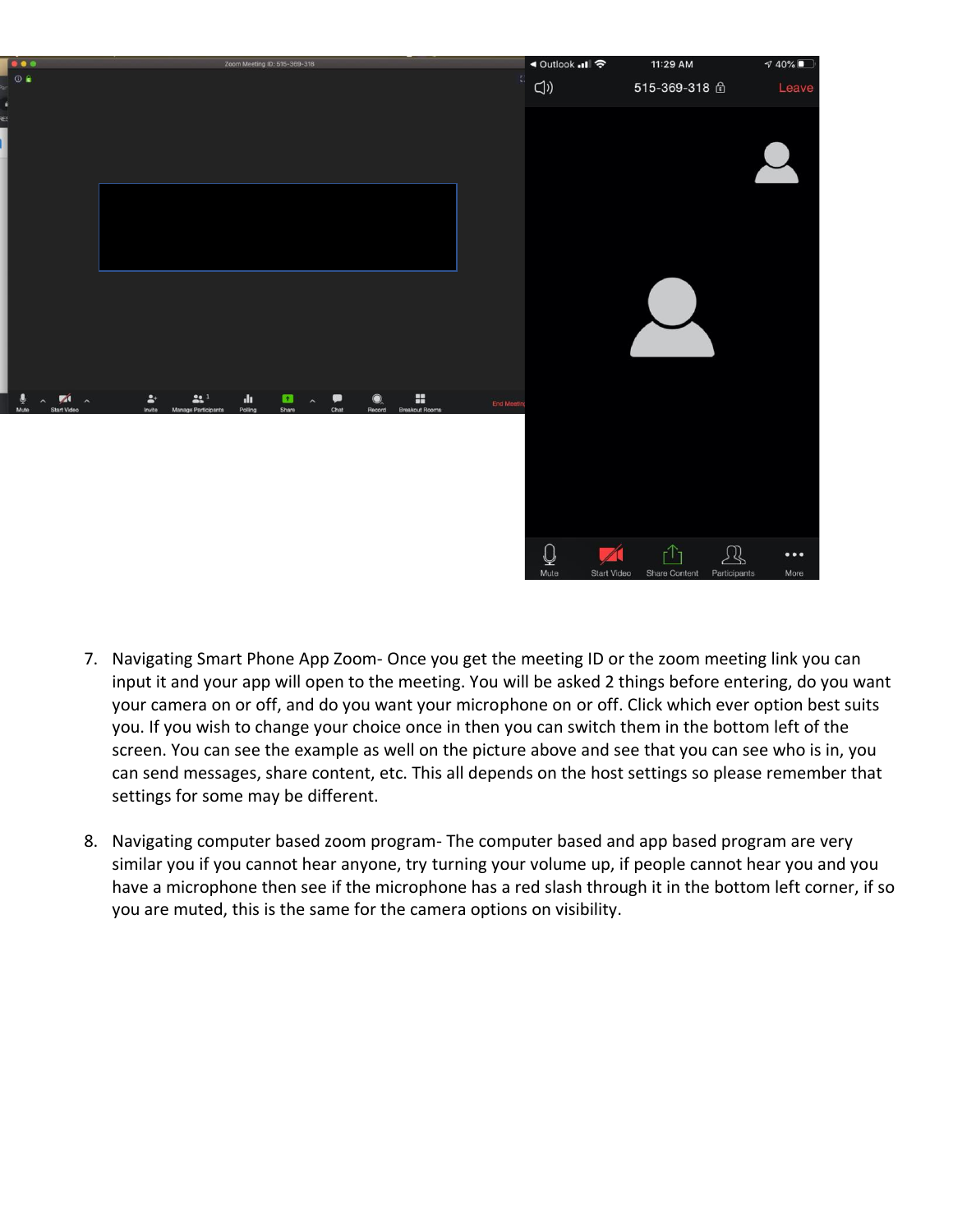

9. Chat Options- You can type questions to everyone or just a certain person. You can do that by clicking the chat option on the bottom tool bar, if your tool bar goes away like mine then just hover over it with the mouse or cursor and it should pop back up. From there click chat and pick who you want to send to and type your message and hit send or hit enter.

| Lee                                                                                   | Mute All<br><b>Unmute All</b><br>More $\sim$                          |  |
|---------------------------------------------------------------------------------------|-----------------------------------------------------------------------|--|
|                                                                                       | Chat<br>$\sim$                                                        |  |
|                                                                                       |                                                                       |  |
| G<br>$\bigcirc$<br>8<br><b>End Meeting</b><br>Chat<br>Record<br><b>Breakout Rooms</b> | $\boxed{\odot}$ File<br>To: Everyone<br>$\cdots$<br>Type message here |  |

10. Ending the meeting- once the meeting has concluded you will probably be exited out by the hosting ending the meeting for all but if not or if you wish to leave earlier then the scheduled time just hit the leave meeting button in the bottom right corner. The font will be highlighted in RED it will say "Leave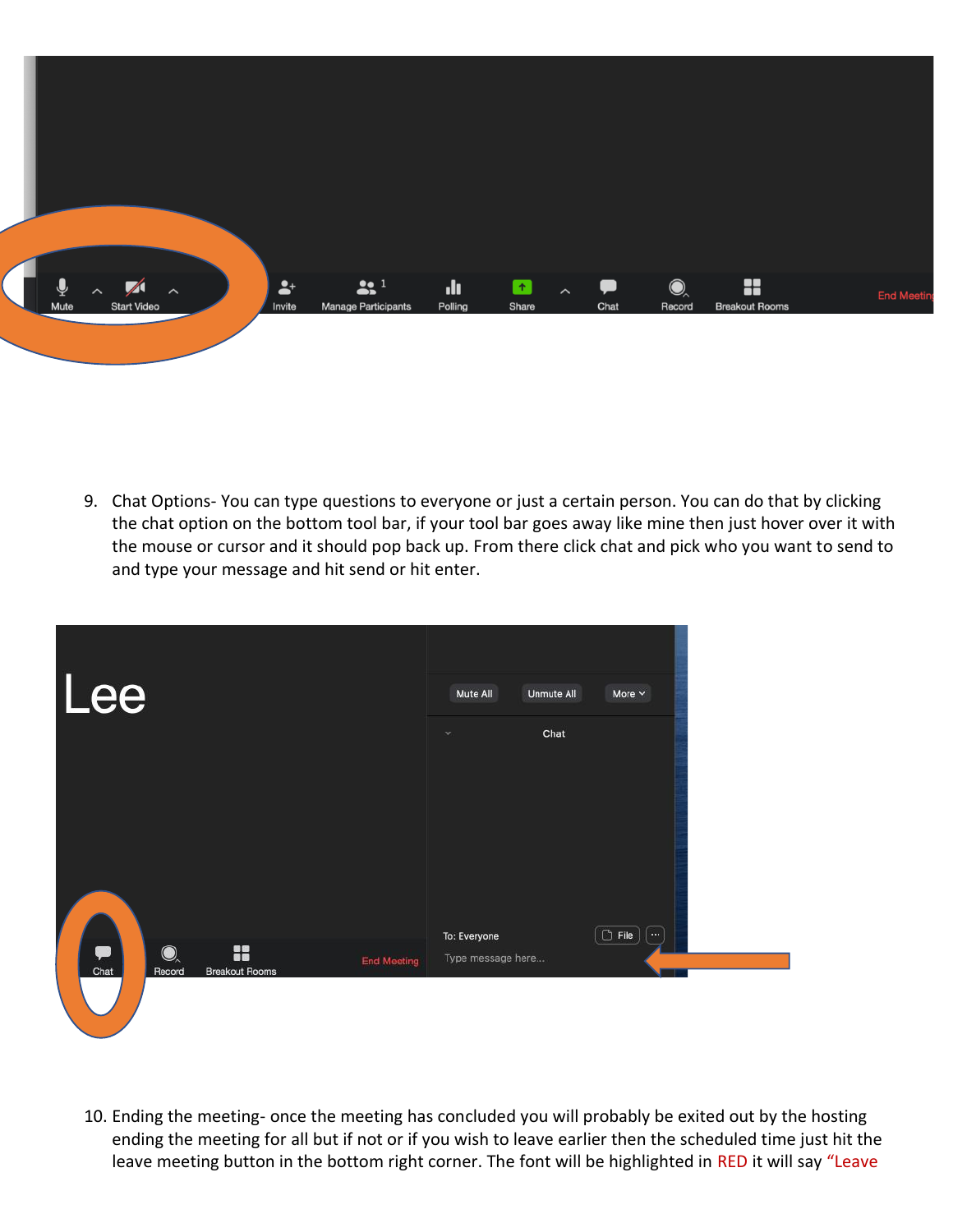Meeting" Once the meeting is ended you can exit the app or computer program in the upper left or right corner depending on your computer.

For questions about Zoom, please contact:

Or you can see more help guides at: <https://support.zoom.us/hc/en-us/categories/200101697-Getting-Started>

## **Zoom Hosts Helpful Notes:**

- Zoom Hosts- Once you have created a profile, free or paid version you can start zoom meetings-
- Here are some helpful settings to have **ON** as the host. Below are snapshots of how your tool bar will look with these settings on and where settings are located.
	- o Basic Settings: Host Video, Participants Video, Audio type- Telephone and computer audio, Join before host, Embed Password in meeting link for one-click join, upcoming meeting reminder, chat, private chat, play chat when participates join or leave- heard by host only, file transfer, cohost ability, polling(if you want to put together polls), Allow host to put attendee on hold, Always show meeting control tool bar, screen sharing( host or all participants) depending on purpose, Annotation, Whiteboard,
	- o Advanced Settings: Breakout room, Virtual Background, and finally- Show a "Join from your Browser" link- this is critical as it makes joining easier for participants.
	- o Email Notifications: When meeting is cancelled, when an alternative host is set or removed from a meeting, when someone scheduled a meeting for a host, when the cloud recording is going to permanently delete from trash

| PERSONAL<br>Profile       | <b>Meeting</b><br>Recording                 | Telephone                                                                                                                          |                          |
|---------------------------|---------------------------------------------|------------------------------------------------------------------------------------------------------------------------------------|--------------------------|
| <b>Meetings</b>           | <b>Schedule Meeting</b>                     | <b>Schedule Meeting</b>                                                                                                            |                          |
| Webinars                  | In Meeting (Basic)<br>In Meeting (Advanced) | <b>Host video</b>                                                                                                                  | <b>Reset</b><br>Modified |
| <b>Recordings</b>         | <b>Email Notification</b>                   | Start meetings with host video on                                                                                                  |                          |
| <b>Settings</b>           | Other                                       | Participants video<br>Start meetings with participant video on. Participants can                                                   | <b>Reset</b><br>Modified |
| <b>ADMIN</b>              |                                             | change this during the meeting.                                                                                                    |                          |
| <b>User Management</b>    |                                             | <b>Audio Type</b>                                                                                                                  |                          |
| <b>Room Management</b>    |                                             | Determine how participants can join the audio portion of the<br>meeting. When joining audio, you can let them choose to use        |                          |
| <b>Account Management</b> |                                             | their computer microphone/speaker or use a telephone. You can<br>also limit them to just one of those audio types. If you have 3rd | $O$ Help                 |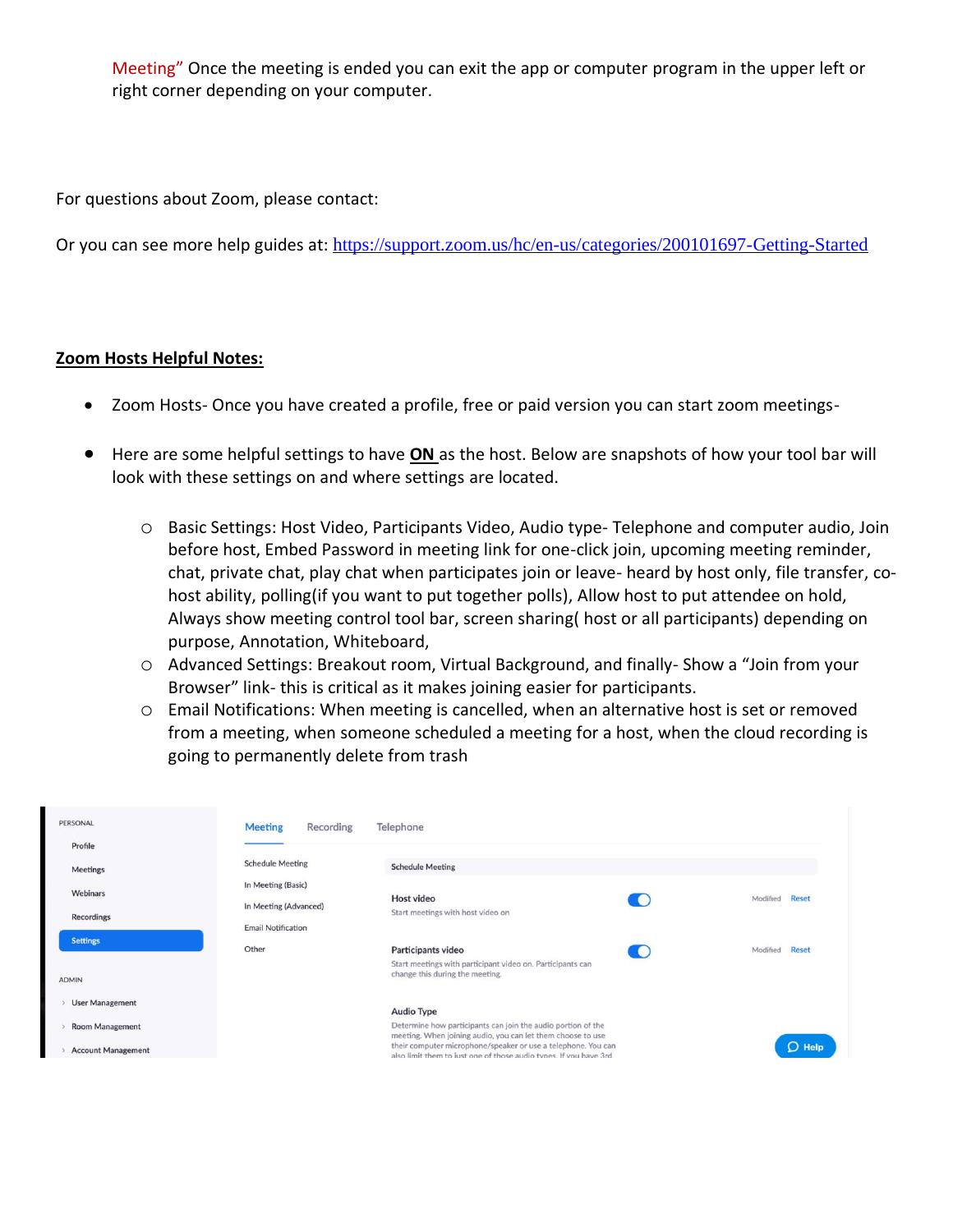

## **Helpful Host Zoom Links**

[https://www.youtube.com/watch?v=4y\\_puMRsjTQ](https://www.youtube.com/watch?v=4y_puMRsjTQ) - Creating a Zoom account

<https://support.zoom.us/hc/en-us/articles/206330935-Enabling-and-Adding-a-Co-Host>

<https://support.zoom.us/hc/en-us/articles/206476313-Managing-Video-Breakout-Rooms>

<https://support.zoom.us/hc/en-us/articles/209605493-In-Meeting-File-Transfer>

<https://support.zoom.us/hc/en-us/articles/213756303-Polling-for-Meetings>

<https://support.zoom.us/hc/en-us/articles/201362473-Local-Recording>

<https://support.zoom.us/hc/en-us/articles/115004797286-Using-the-whiteboard-in-Zoom-Rooms-for-Touch>

## **Facebook Live Tips:**

By: <https://blog.hubspot.com/marketing/facebook-live-guide>- Use the link and scroll down to "How to use Facebook Live" for pictures and a step by step.

- 1. Tap the camera icon to the left of your search bar.
- 2. Give Facebook access to your camera and microphone when prompted.
- 3. Switch to "Live" on the bottom of your camera screen.
- 4. Choose your privacy and posting settings.
- 5. Write a compelling description.
- 6. Tag friends choose your location, or add an activity.
- 7. Set your camera's orientation.
- 8. Add lenses, filters, or writing and drawing to your video.